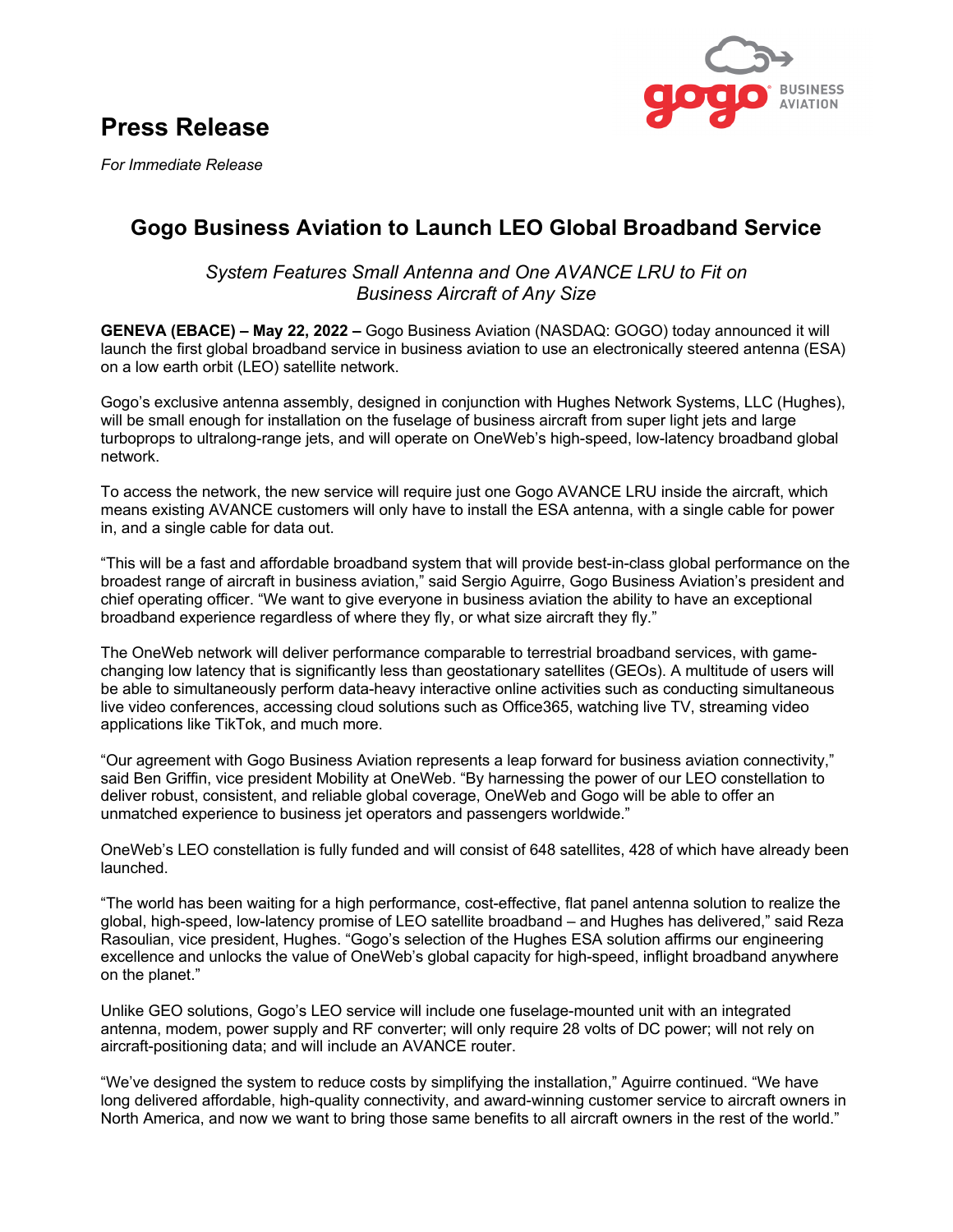For customers with an AVANCE L3 or L5 system in North America, the unique multi-bearer capability of the AVANCE platform will allow Gogo to combine capacity from OneWeb's LEO satellite network with Gogo's ATG network to deliver even higher capacity than LEO alone can provide.

The Gogo broadband service for business aviation will be available soon after the OneWeb network is fully launched and commercially available.

Gogo will provide global customer support through its network of 118 authorized dealers, including 24 that operate outside the United States, serving Gogo's more-than-1000 non-U.S. narrowband satellite customers that today operate in 83 countries around the world.

### **About Gogo**

Gogo is the world's largest provider of broadband connectivity services for the business aviation market. We offer a customizable suite of smart cabin systems for highly integrated connectivity, inflight entertainment and voice solutions. Gogo's products and services are installed on thousands of business aircraft of all sizes and mission types from turboprops to the largest global jets, and are utilized by the largest fractional ownership operators, charter operators, corporate flight departments and individuals.

As of March 31, 2022, there were 2,699 business aircraft flying with Gogo's AVANCE L5 or L3 system installed, 6,526 aircraft flying with its ATG systems onboard, and 4,522 aircraft with narrowband satellite connectivity installed. Connect with us at business.gogoair.com.

#### **About OneWeb**

OneWeb is a global communications network powered from space, headquartered in London, enabling connectivity for governments, businesses, and communities. It is implementing a constellation of Low Earth Orbit satellites with a network of global gateway stations and a range of user terminals to provide an affordable, fast, high-bandwidth and low-latency communications service, connected to the IoT future and a pathway to 5G for everyone, everywhere. Find out more at http://www.oneweb.world

#### **About Hughes Network Systems**

Hughes Network Systems, LLC (HUGHES), an innovator in satellite and multi-transport technologies and networks for 50 years, provides broadband equipment and services; managed services featuring smart, software-defined networking; and end-to-end network operation for millions of consumers, businesses, governments and communities worldwide. The Hughes flagship internet service, HughesNet®, connects millions of people across the Americas, and the Hughes JUPITER™ System powers internet access for tens of millions more worldwide. Hughes supplies more than half the global satellite terminal market to leading satellite operators, in-flight service providers, mobile network operators and military customers. A managed network services provider, Hughes supports nearly 500,000 enterprise sites with its HughesON™ portfolio of wired and wireless solutions. Headquartered in Germantown, Maryland, USA, Hughes is owned by EchoStar. To learn more, visit www.hughes.com or follow HughesConnects on Twitter and LinkedIn.

#### **About EchoStar**

EchoStar Corporation (NASDAQ: SATS) is a premier global provider of satellite communication solutions. Headquartered in Englewood, Colo., and conducting business around the globe, EchoStar is a pioneer in secure communications technologies through its Hughes Network Systems and EchoStar Satellite Services business segments. For more information, visit www.echostar.com. Follow @EchoStar on Twitter.

###

**Media Relations Contacts: Gogo Investor Relations Contact:** Dave Mellin, Gogo Business Aviation Multimedia and Multimedia Davis +1 720-840-4788 +1 917-519-6994 dmellin@gogoair.com wdavis@gogoair.com

Alison Chambers, Emerald Media, for OneWeb Sharyn Nerenberg, Hughes Office: +44 (0) 1420 560094 +1 301-428-7124 Alison.chambers@emeraldmedia.co.uk

Sharyn.Nerenberg@Hughes.com